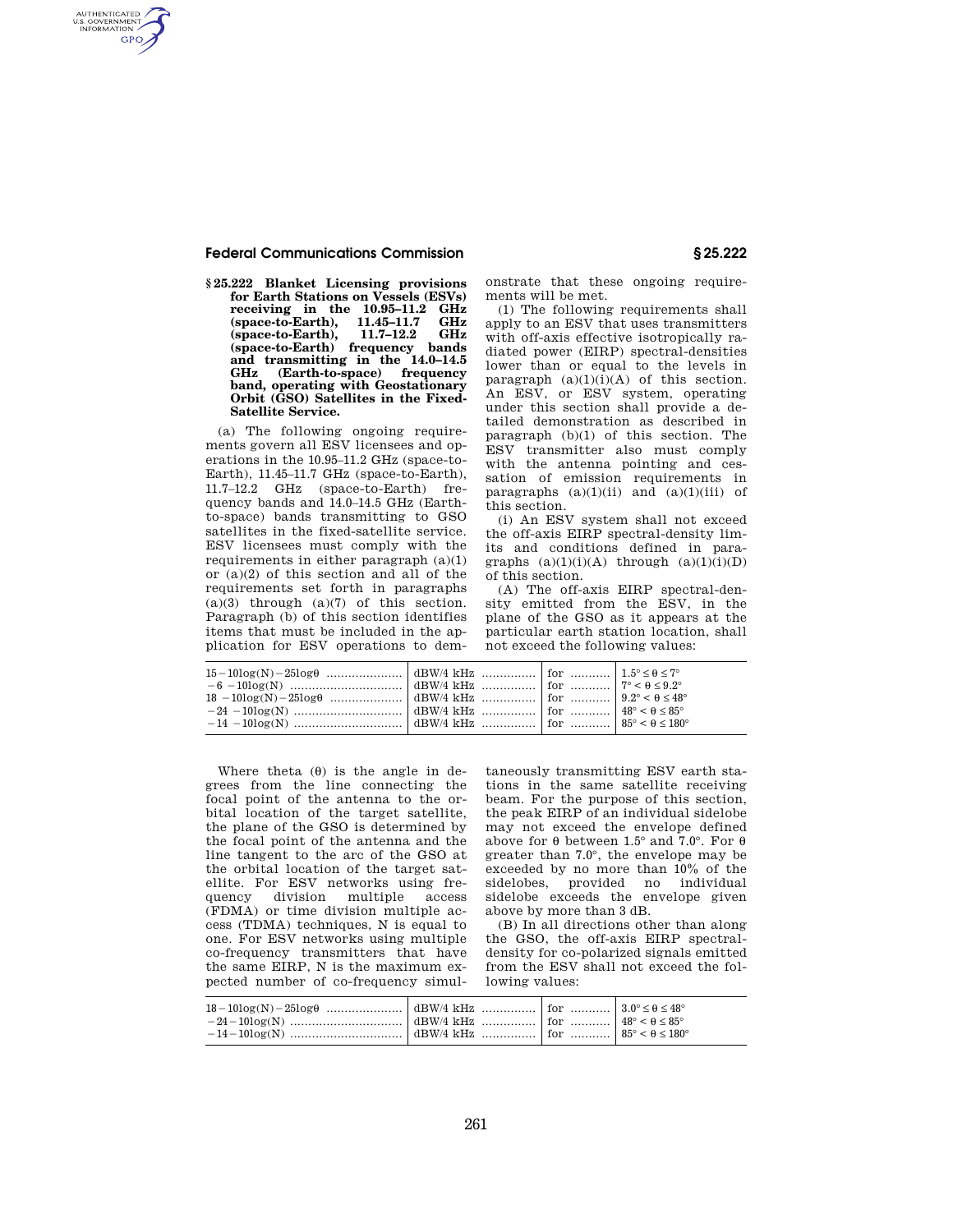# **§ 25.222 47 CFR Ch. I (10–1–10 Edition)**

Where  $\theta$  and N are defined in paragraph  $(a)(1)(i)(A)$  of this section. This off-axis EIRP spectral-density applies in any plane that includes the line connecting the focal point of the antenna to the orbital location of the target satellite with the exception of the plane of the GSO as defined in paragraph  $(a)(1)(i)(A)$  of this section. For the purpose of this section, the envelope may be exceeded by no more than

10% of the sidelobes provided no individual sidelobe exceeds the gain envelope given above by more than 6 dB. The region of the main reflector spillover energy is to be interpreted as a single lobe and shall not exceed the envelope by more than 6 dB.

(C) In all directions, the off-axis EIRP spectral-density for cross-polarized signals emitted from the ESV shall not exceed the following values:

Where  $\theta$  and N are defined as set forth in paragraph  $(a)(1)(i)(A)$  of this section. This EIRP spectral-density applies in any plane that includes the line connecting the focal point of the antenna to the target satellite.

(D) For non-circular ESV antennas, the major axis of the antenna will be aligned with the tangent to the arc of the GSO at the orbital location of the target satellite, to the extent required to meet the specified off-axis EIRP spectral-density criteria.

(ii) Each ESV transmitter must meet one of the following antenna pointing requirements:

(A) Each ESV transmitter shall maintain a pointing error of less than or equal to 0.2° between the orbital location of the target satellite and the axis of the main lobe of the ESV antenna, or

(B) Each ESV transmitter shall declare a maximum antenna pointing error that may be greater than 0.2° provided that the ESV does not exceed the off-axis EIRP spectral-density limits in paragraph  $(a)(1)(i)$  of this section, taking into account the antenna pointing error.

(iii) Each ESV transmitter must meet one of the following cessation of emission requirements:

(A) For ESVs operating under paragraph  $(a)(1)(ii)(A)$  of this section, all emissions from the ESV shall automatically cease within 100 milliseconds if the angle between the orbital location of the target satellite and the axis of the main lobe of the ESV antenna exceeds 0.5°, and transmission will not resume until such angle is less than or equal to 0.2°, or

(B) For ESV transmitters operating under paragraph  $(a)(1)(ii)(B)$  of this section, all emissions from the ESV shall automatically cease within 100 milliseconds if the angle between the orbital location of the target satellite and the axis of the main lobe of the ESV antenna exceeds the declared maximum antenna pointing error and shall not resume transmissions until such angle is less than or equal to the declared maximum antenna pointing error.

(2) The following requirements shall apply to an ESV that uses off-axis EIRP spectral-densities in excess of the levels in paragraph  $(a)(1)(i)$  of this section. An ESV, or ESV system, operating under this section shall file certifications and provide a detailed demonstration as described in paragraph (b)(2) of this section.

(i) The ESV shall transmit only to the target satellite system(s) referred to in the certifications required by paragraph (b)(2) of this section.

(ii) If a good faith agreement cannot be reached between the target satellite operator and the operator of a future satellite that is located within 6 degrees longitude of the target satellite, the ESV operator shall accept the power-density levels that would accommodate that adjacent satellite.

(iii) The ESV shall operate in accordance with the off-axis EIRP spectraldensities that the ESV supplied to the target satellite operator in order to obtain the certifications listed in paragraph (b)(2) of this section. The ESV shall automatically cease emissions within 100 milliseconds if the ESV transmitter exceeds the off-axis EIRP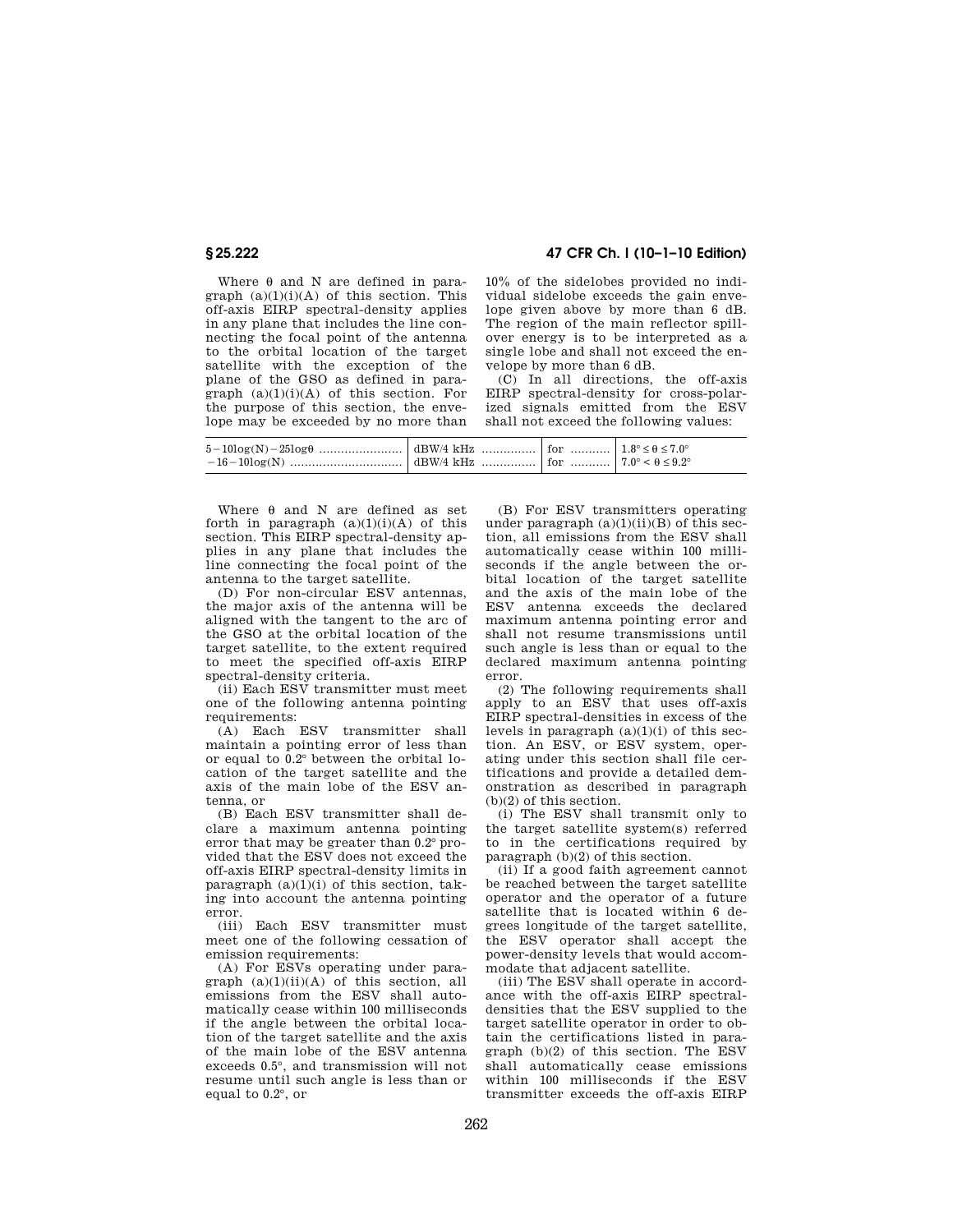## **Federal Communications Commission § 25.222**

spectral-densities supplied to the target satellite operator.

(3) There shall be a point of contact in the United States, with phone number and address, available 24 hours a day, seven days a week, with authority and ability to cease all emissions from the ESVs, either directly or through the facilities of a U.S. Hub or a Hub located in another country with which the United States has a bilateral agreement that enables such cessation of emissions.

(4) For each ESV transmitter, a record of the ship location (*i.e.,* latitude/longitude), transmit frequency, channel bandwidth and satellite used shall be time annotated and maintained for a period of not less than 1 year. Records will be recorded at time intervals no greater than every 20 minutes while the ESV is transmitting. The ESV operator will make this data available upon request to a coordinator, fixed system operator, fixed-satellite system operator, NTIA, or the Commission within 24 hours of the request.

(5) ESV operators communicating with vessels of foreign registry must maintain detailed information on each vessel's country of registry and a point of contact for the relevant administration responsible for licensing ESVs.

(6) ESV operators shall control all ESVs by a Hub earth station located in the United States, except that an ESV on U.S.-registered vessels may operate under control of a Hub earth station location outside the United States provided the ESV operator maintains a point of contact within the United States that will have the capability and authority to cause an ESV on a U.S.-registered vessel to cease transmitting if necessary.

(7) In the 10.95–11.2 GHz (space-to-Earth) and 11.45–11.7 GHz (space-to-Earth) frequency bands ESVs shall not claim protection from interference from any authorized terrestrial stations to which frequencies are either already assigned, or may be assigned in the future.

(b) Applications for ESV operation in the 14.0–14.5 GHz (Earth-to-space) band to GSO satellites in the fixed-satellite service must include, in addition to the particulars of operation identified on Form 312, and associated Schedule B, the applicable technical demonstrations in paragraphs  $(b)(1)$  or  $(b)(2)$  of this section and the documentation identified in paragraphs (b)(3) through (b)(5) of this section.

(1) An ESV applicant proposing to implement a transmitter under paragraph (a)(1) of this section must demonstrate that the transmitter meets the off-axis EIRP spectral-density limits contained in paragraph  $(a)(1)(i)$  of this section. To provide this demonstration, the application shall include the tables described in paragraph  $(b)(1)(i)$  of this section or the certification described in paragraph  $(b)(1)(ii)$ of this section. The ESV applicant also must provide the value N described in paragraph  $(a)(1)(i)(A)$  of this section. An ESV applicant proposing to implement a transmitter under paragraph  $(a)(1)(ii)(A)$  of this section must provide the certifications identified in paragraph  $(b)(1)(iii)$  of this section. An ESV applicant proposing to implement a transmitter under paragraph  $(a)(1)(ii)(B)$  of this section must provide the demonstrations identified in para $graph (b)(1)(iv)$  of this section.

(i) Any ESV applicant filing an application pursuant to paragraph (a)(1) of this section must file three tables showing the off-axis EIRP level of the proposed earth station antenna in the direction of the plane of the GSO; the co-polarized EIRP in the elevation plane, that is, the plane perpendicular to the plane of the GSO; and cross polarized EIRP. In each table, the EIRP level must be provided at increments of  $0.1^\circ$  for angles between  $0^\circ$  and  $10^\circ$  offaxis, and at increments of 5° for angles between 10° and 180° off-axis.

(A) For purposes of the off-axis EIRP table in the plane of the GSO, the offaxis angle is the angle in degrees from the line connecting the focal point of the antenna to the orbital location of the target satellite, and the plane of the GSO is determined by the focal point of the antenna and the line tangent to the arc of the GSO at the orbital position of the target satellite.

(B) For purposes of the off-axis co-polarized EIRP table in the elevation plane, the off-axis angle is the angle in degrees from the line connecting the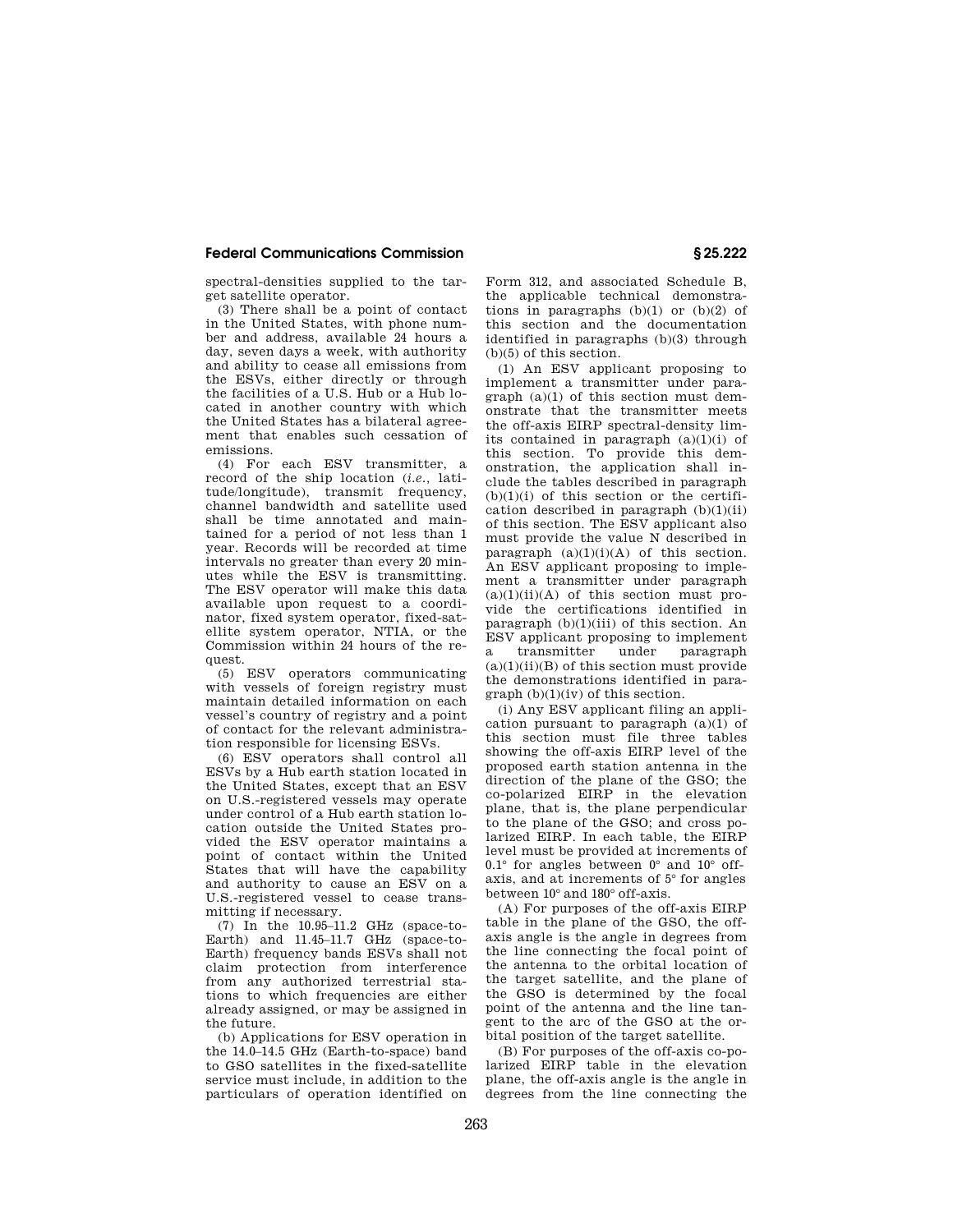focal point of the antenna to the orbital location of the target satellite, and the elevation plane is defined as the plane perpendicular to the plane of<br>the GSO defined in paragraph defined in  $(b)(1)(i)(A)$  of this section.

(C) For purposes of the cross-polarized EIRP table, the off-axis angle is the angle in degrees from the line connecting the focal point of the antenna to the orbital location of the target satellite and the plane of the GSO as defined in paragraph  $(b)(1)(i)(A)$  of this section will be used.

(ii) A certification, in Schedule B, that the ESV antenna conforms to the gain pattern criteria of §25.209(a) and (b), that, combined with the maximum input power density calculated from the EIRP density less the antenna gain, which is entered in Schedule B, demonstrates that the off-axis EIRP spectral density envelope set forth in paragraphs  $(a)(1)(i)(A)$  through  $(a)(1)(i)(C)$  of this section will be met under the assumption that the antenna is pointed at the target satellite.

(iii) An ESV applicant proposing to implement a transmitter under paragraph  $(a)(1)(ii)(A)$  of this section, must provide a certification from the equipment manufacturer stating that the antenna tracking system will maintain a pointing error of less than or equal to 0.2 between the orbital location of the target satellite and the axis of the main lobe of the ESV antenna and that the antenna tracking system is capable of ceasing emissions within 100 milliseconds if the angle between the orbital location of the target satellite and the axis of the main lobe of the ESV antenna exceeds 0.5°.

(iv) An ESV applicant proposing to implement a transmitter under paragraph  $(a)(1)(ii)(B)$  of this section must:

(A) Declare, in their application, a maximum antenna pointing error and demonstrate that the maximum antenna pointing error can be achieved without exceeding the off-axis EIRP spectral-density limits in paragraph  $(a)(1)(A)$  of this section; and

(B) Demonstrate that the ESV transmitter can detect if the transmitter exceeds the declared maximum antenna pointing error and can cease transmission within 100 milliseconds if the angle between the orbital location of

**§ 25.222 47 CFR Ch. I (10–1–10 Edition)** 

the target satellite and the axis of the main lobe of the ESV antenna exceeds the declared maximum antenna pointing error, and will not resume transmissions until the angle between the orbital location of the target satellite and the axis of the main lobe of the ESV antenna is less than or equal to the declared maximum antenna pointing error.

(2) An ESV applicant proposing to implement a transmitter under paragraph  $(a)(2)$  of this section and using off-axis EIRP spectral-densities in excess of the levels in paragraph  $(a)(1)(i)$ of this section shall provide the following certifications and demonstration as exhibits to its earth station application:

(i) A statement from the target satellite operator certifying that the proposed operation of the ESV has the potential to create harmful interference to satellite networks adjacent to the target satellite(s) that may be unacceptable.

(ii) A statement from the target satellite operator certifying that the power-density levels that the ESV applicant provided to the target satellite operator are consistent with the existing coordination agreements between its satellite(s) and the adjacent satellite systems within 6° of orbital separation from its satellite(s).

(iii) A statement from the target satellite operator certifying that it will include the power-density levels of the ESV applicant in all future coordination agreements.

(iv) A demonstration from the ESV operator that the ESV system is capable of detecting and automatically ceasing emissions within 100 milliseconds when the transmitter exceeds the off-axis EIRP spectral-densities supplied to the target satellite operator.

(3) There shall be an exhibit included with the application describing the geographic area(s) in which the ESVs will operate.

(4) The point of contact referred to in paragraph  $(a)(3)$  of this section and, if applicable paragraph  $(a)(6)$  of this section, must be included in the application.

(5) ESVs that exceed the radiation guidelines of §1.1310 of this chapter,